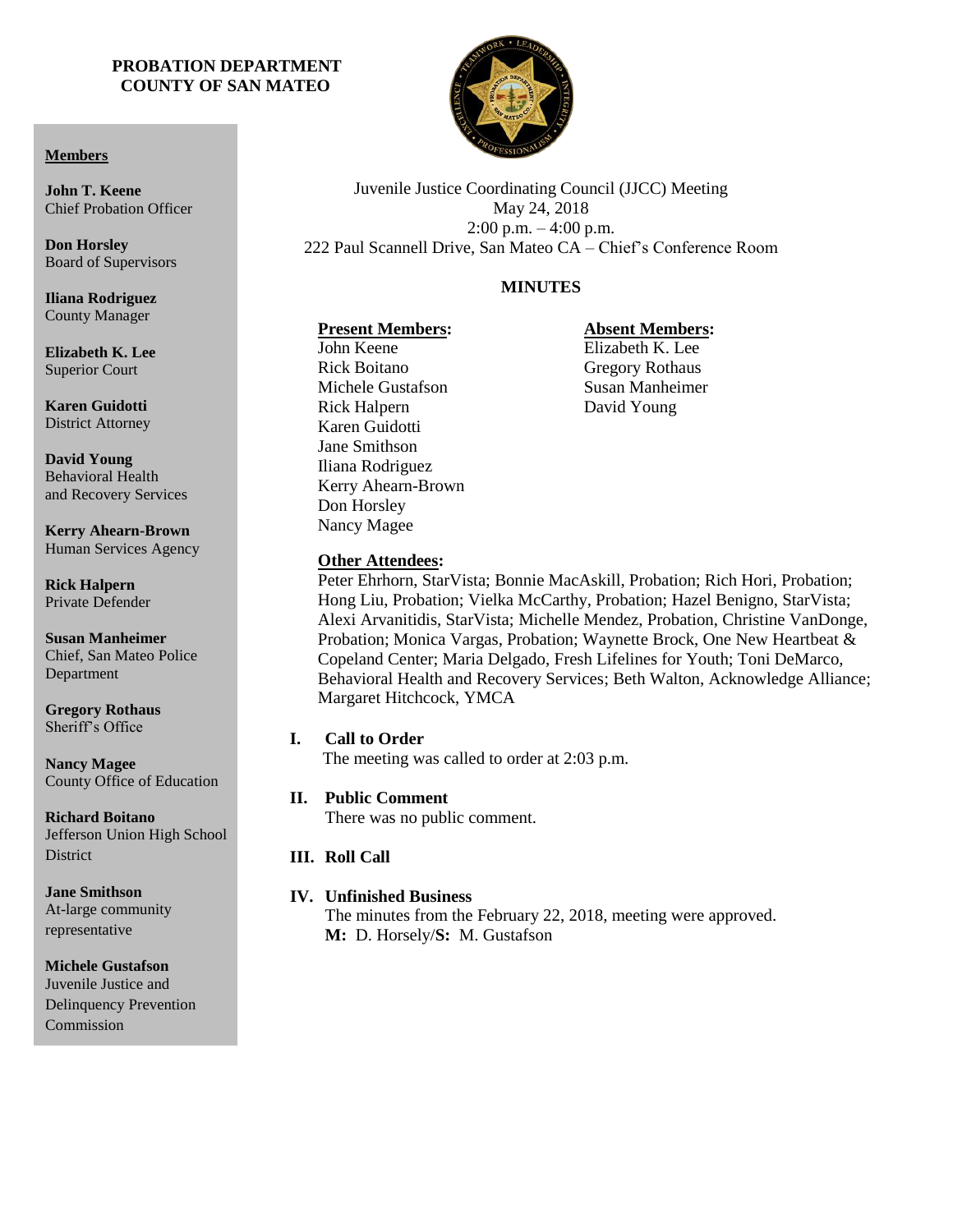# **V. New Business**

# **A. Budget Update**

Hong Liu, Deputy Director of Administration – Probation, reported the revised budget is positive and that there are slight increases for most of the funding sources. Hong Liu further reported there is a trust reserve set aside for future use for the Board's allocation.

- Michelle Gustafson, Juvenile Justice and Delinquency Prevention Commission, asked what the criteria is for utilizing those set aside funds. Hong Liu responded that if there is a reduction-based allocation, it can use the trust as a one-time project allocation.
- Chief Keene stated the fiscal year (FY) will be closing on June 30, 2018, and reminded all of the CBO's of the invoicing process and to ensure invoices are turned in.
- Chief Keene also stated that the budget looks stable.

# **B. Review of Community Based Organization Appointments**

- In regards to CBO solicitation for participation in the committee, Chief Keene stated feedback has been received from CBO's with an interest to join. Chief Keene stated the desire is to split participation as much as possible between the funding streams.
- Chief Keene stated to date, we have three CBO's expressing interest in filling permanent CBO positions on the committee:
	- 1. Peter Ehrhorn, StarVista;
	- 2. Margaret Hitchcock, YMCA;
	- 3. Joey Gallo, Fresh Lifelines for Youth (F.L.Y.) Program
- Michelle Mendez, Probation, stated in speaking with Peter Ehrhorn, Starvista, she was advised that StarVista has gone through some transitions. Peter Ehrhorn, StarVista, followed by stating there have been some internal shifts and while his connection on the executive team at StarVista remains, another representative who would be fully capable to join the committee might be a better fit.
- Chief Keene stated for the next development of funding, he will be looking for a commitment from the CBO's to do both inside and outside programming with youth in the juvenile hall.
- Chief Keene stated Star vista is transitioning into the YOBG funding stream, Fresh Lifelines for Youth would represent the JPCF funding stream, and YMCA would be a good representative for the Victim Impact Awareness (VIA) Program.
- Chief Keene stated what he foresees for this group in the future is having representatives from all the funding streams all working collaboratively to create a stronger, long-term process for our CBO involvement.
- Michelle Gustafson asked if because now we are representing three different funding streams if all three representatives who were just discussed are being added to the Council, to which Chief Keene answered, "Yes, they are being added."
- Chief Keene spoke about the need for a true asset map in our County
- Supervisor Don Horsely, Board of Supervisors, stated we have moved to asset mapping.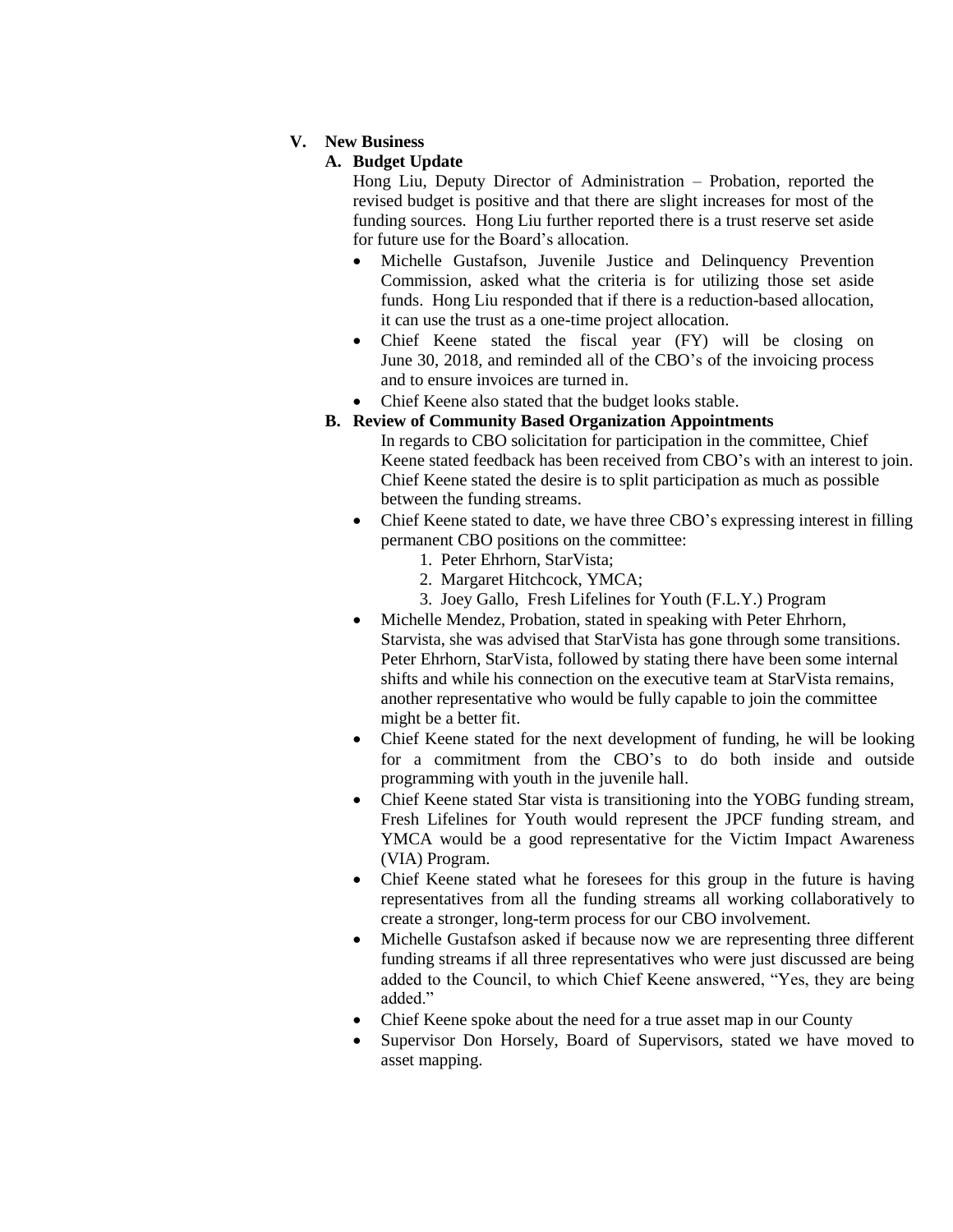- Iliana Rodriguez, County Manager's Office, stated the Board allocated \$500,000 for asset mapping for two communities (North County and South County), and will have a preliminary report to the Board in either October or November.
- A conversation ensued about the advantages of asset mapping.
- Chief Keene proposed for CYSOC representatives to put on the agenda the issue of looking into the work that has already been done around asset mapping. Chief Keene stated once this is complete; it can be brought back and discussed at the table.

### **C. Discussion of Youth Membership on the JJCC**

- Chief Keene stated we have an excellent youth commission in this County. Chief Keene further stated he would like to reach out to the youth commission to see if they would have interest in joining the Board.
- Chief Keene asked for feedback regarding if whether or not to have youth who have been in the system or that may be currently at risk join as a youth member.
- Chief Keene stated he has been impressed with the youth in the STEP Program
- Rick Halpern, Private Defender's Office, suggested youth from Project CHANGE, particularly, youth that has been through the Girls Program, who has transitioned off of probation and is doing well in the community, would be a good candidate.
- Toni Demarco, Behavioral Health and Recovery Services, reported the following programs: Youth Ambassadors Program and Lived Experience Academy.
- Michelle Gustafson advocated for having multiple youth involved such as foster youth, Lived Experience youth, etc., as well as someone who has been system-involved through one of the camps or in the juvenile hall.
- Toni Demarco stated many of the youth in the Lived Experience Academy are from both the foster care and probation systems. A discussion ensued about the appropriate age for a youth commission member.
- All Members agreed ages  $16 25$  was an appropriate age for a youth commission member.
- Toni DeMarco spoke regarding an old program that had youth summits every year and they were specifically drawn from every high school in the county with a heavy emphasis on non-traditional youth leaders. Youth that was on probation, foster care, or not attending school was sought out. Law enforcement would also attend these summits to listen and youth developed the breakout groups they wanted. The Program sought people from the community attached to those issues to work with the youth.
- Don Horsely, Board of Supervisors, stated with all school shootings and youth suicide it would be a good idea to resurrect this concept.
- Chief Keene asked for the system partners present to do research and find information to bring back to the table regarding youth and what needs to be accomplished to restart this program.